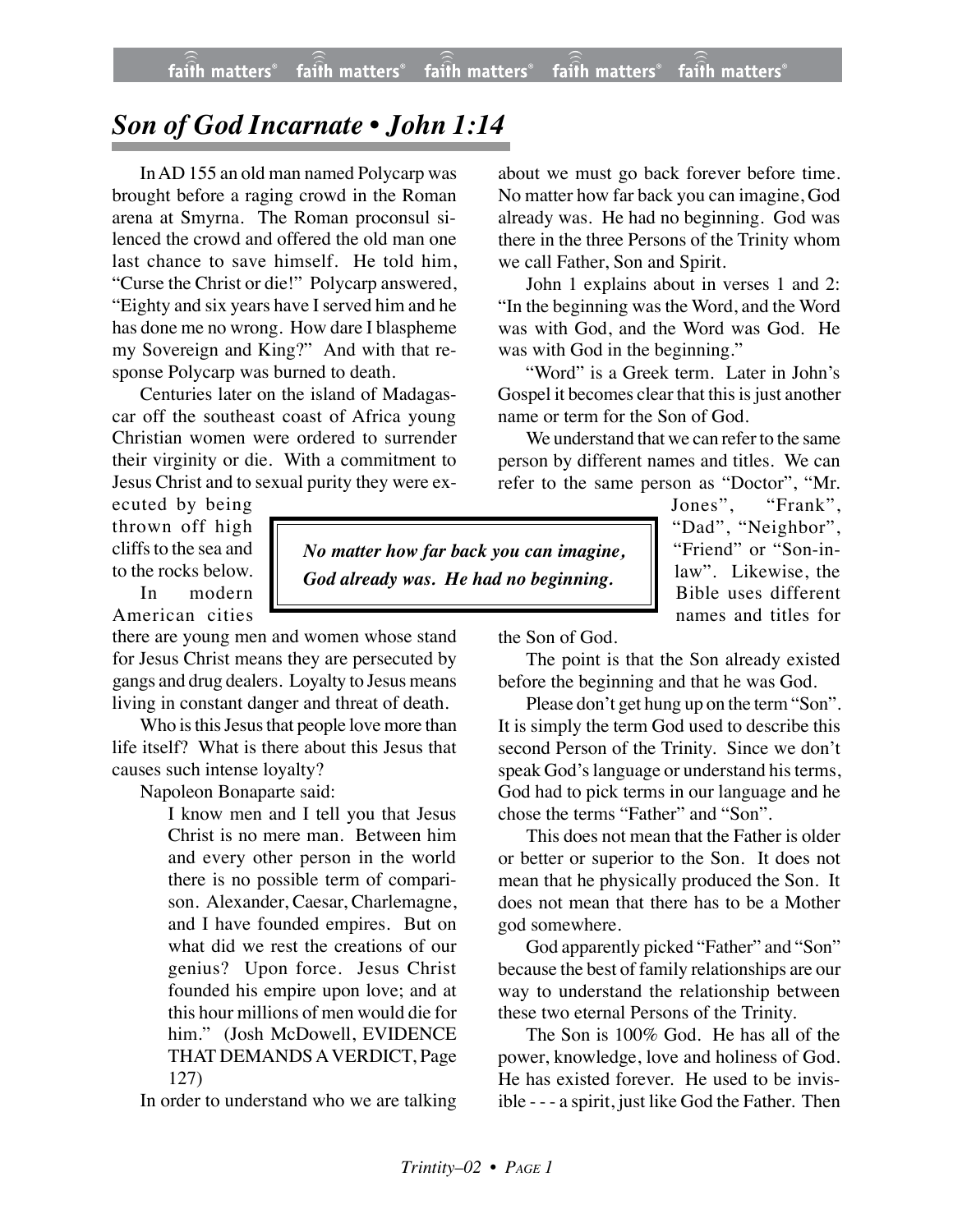came the most amazing change in all of history. The Son became human.

The background for the decision to become human is simple but spectacular. God had created humans to be his friends. That friendship was shattered by sin. Since God hates sin, it created a barrier between God and humans that was seemingly insurmountable.

God knew there was no way that humans could ever adequately reach up to him. The only means for reconciliation would be for God to reach down to us. Since there was no way for us to become like God, God decided to become like us.

Almost every year there is at least one major news story about miners trapped deep in the earth. They are stuck and unable to free themselves. Their only hope is for someone from above to descend down to their level in the dark and set them free.

That is essentially what God decided to do for the human race. We had dug ourselves deep into a pit through our sins. There was no way we could get ourselves out without help from above. And so God decided to come down to us. He decided to become human. And the Person of the Trinity who got the assignment was the Son.

According to John 1:14: "The Word became flesh and made his dwelling among us. We have seen his glory, the glory of the One and Only, who came from the Father, full of grace and truth."

When the Son became human he did not give up being God. Deity and humanity were uniquely and wonderfully combined. This God-Man was born on Christmas Day and he was given a human name: Jesus.

To correctly understand the Bible we must understand that the Son had lived forever before. However, Jesus began when the eternal Son came down to our earth and became human.

Josh McDowell in his best selling book EVIDENCE THAT DEMANDS A VERDICT asks, "If God became man, then what would we expect of him?' He offers 8 answers:

- 1. Have an unusual entrance into life.
- 2. Be without sin.
- 3. Manifest the supernatural in the form of miracles.
- 4. Have an acute sense of difference from other men.
- 5. Speak the greatest words ever spoken.
- 6. Have a lasting and universal influence.
- 7. Satisfy the spiritual hunger in man.
- 8. Exercise power over death.
- Jesus met all eight expectations.

There were those in the first century (as there are in this century) who rejected Jesus as truly God. However, Jesus said in John 10:30, "I and the Father are one." He knew he was God and he came right out and said it.

Some argue that Jesus meant that he and God the Father were "one in purpose" or something like that. But the religious people in his audience had no doubt what Jesus said or meant, although they didn't believe him. John 10:31-33 reports that they picked up stones to kill him because he claimed to be God.

Today there are people who say that Jesus was a great moral teacher, but not God. C. S. Lewis, the great Cambridge University professor, used to be an agnostic. He rejected the claims of Christianity and the Person of Jesus Christ. But after long and careful thought and research he became a Christian. He wisely answered those who accept Jesus as a good person but not as God when he wrote:

> A man who was merely a teacher and said the sort of things Jesus said would not be a great moral teacher. He would either be a lunatic - on a level with the man who says he is a poached egg - or else he would be the Devil of Hell. You must make your choice. Either this man was and is the Son of God or else a madman or something worse. (Josh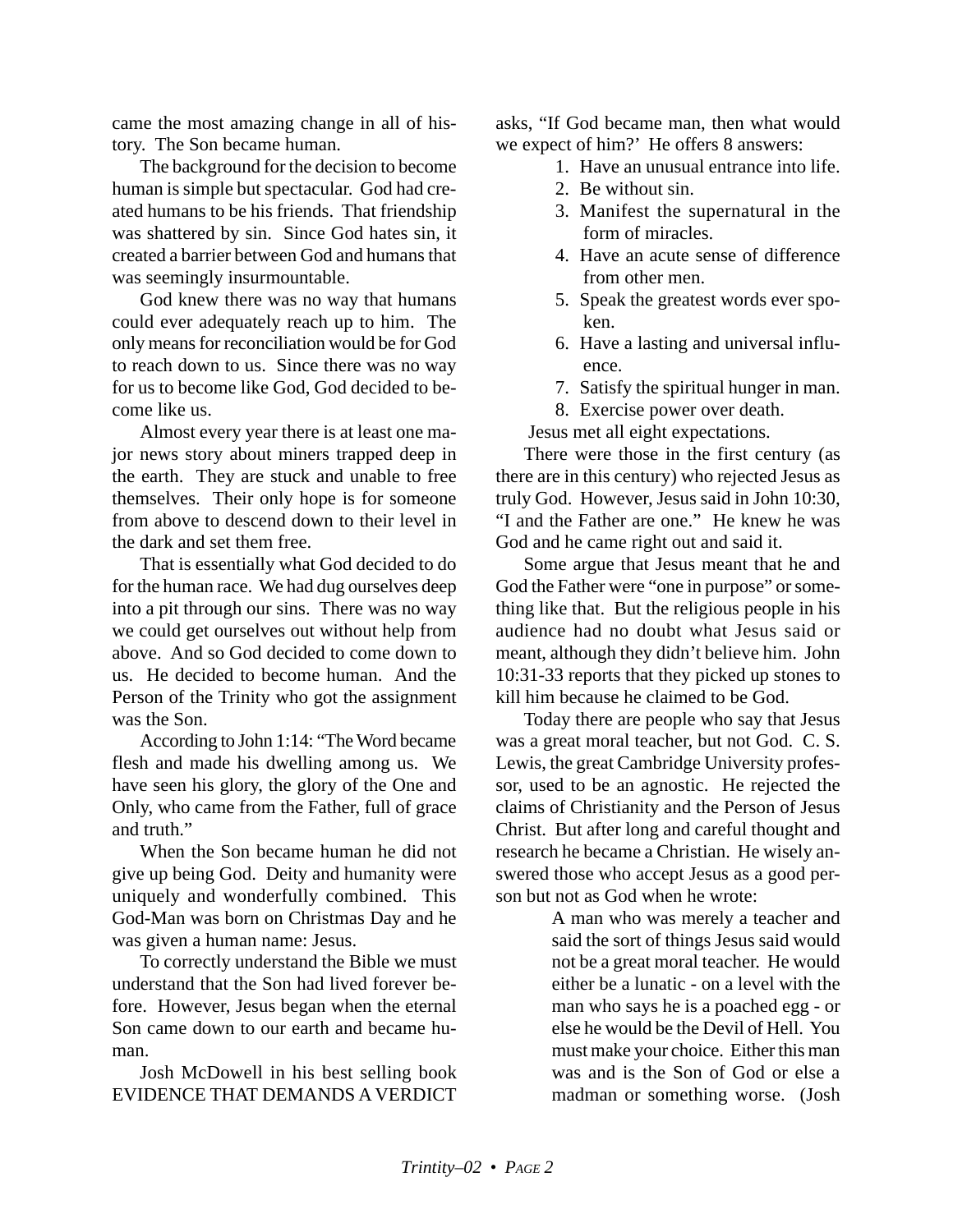McDowell, EVIDENCE THAT DE-MANDS A VERDICT, page 103)

> *…when Jesus died he somehow took each person's individual sins on himself, died, paid the penalty for sin and fixed it so we could be forever reconciled to God. It's the best thing that*

The Son is God. The Son became human. The Son is Savior . . . that is, the eternal Son of God became Jesus the God-Man for the pur-

pose of becoming a Savior.

Understand that the Son of God is much more than a Savior of humans. The Bible clearly teaches that he created the world and the universe. He is the King of kings. He is the

ruler of heaven. He will be the ruler of earth. But most important to us is that he is the Savior.

*ever happened!*

If someone saves your life by donating a kidney, how will you think of that person? He may be the president of a multi-national company. She may have won a Nobel Prize. Your donor may be wealthy, famous, powerful and good-looking. But you seldom think of those other descriptions. To you, that is the person who saved you from certain death.

That is the way that Christians think of Jesus. We know that he is the Son of God, the eternal Sovereign. We know that he can and that he does perform miracles. Angels in heaven fall down and worship him. But we think and speak of him mostly as our Savior.

John 3:17 explains: "God did not send his Son into the world to condemn the world, but to save the world through him."

Jesus the Son of God agreed to die on a cross. In ways I do not fully understand and cannot adequately explain Jesus' death was the means to dig us out of the hole of sin and give us the kind of eternal life that God has.

In other words, when Jesus died he somehow took each person's individual sins on himself, died, paid the penalty for sin and fixed it so we could be forever reconciled to God. It's

the best thing that ever happened!

Now all of this is interesting. But it's more than interesting. We must decide whether or not we believe it is true.

Do you believe? Do you believe in God?

Do you believe that Jesus is God's Son? Do you believe that he came to earth to rescue us from sin and death?

If we do not believe, we take an amazing chance. Rejecting God, rejecting God's love, rejecting God's eternal life has to be the most serious mistake a person could possibly make.

If we do believe, we should follow through on our belief. Following through means telling God we believe, acknowledging Jesus Christ as our Savior and committing our lives to follow and live for him.

I generally respect the right of every person to make an individual decision about Jesus Christ. But . . . I would strongly urge you to believe . . . and to tell God that you believe. It is at the point in time when we truly believe in Jesus that we become Christians.

I like the way one eloquent writer summed up who Jesus is:

> Here is a man who was born in an obscure village, the child of a peasant woman. He grew up in another village. He worked in a carpenter's shop until he was thirty, and then for three years he was an itinerant preacher. He never owned a home. He never wrote a book. He never held an office. He never had a family. He never went to college. He never put his foot inside a big city. He never traveled 200 miles from the place where he was born. He never did one of the things that usually accompany greatness. He had no credentials but himself. While still a young man, the tide of popular opinion turned against him.